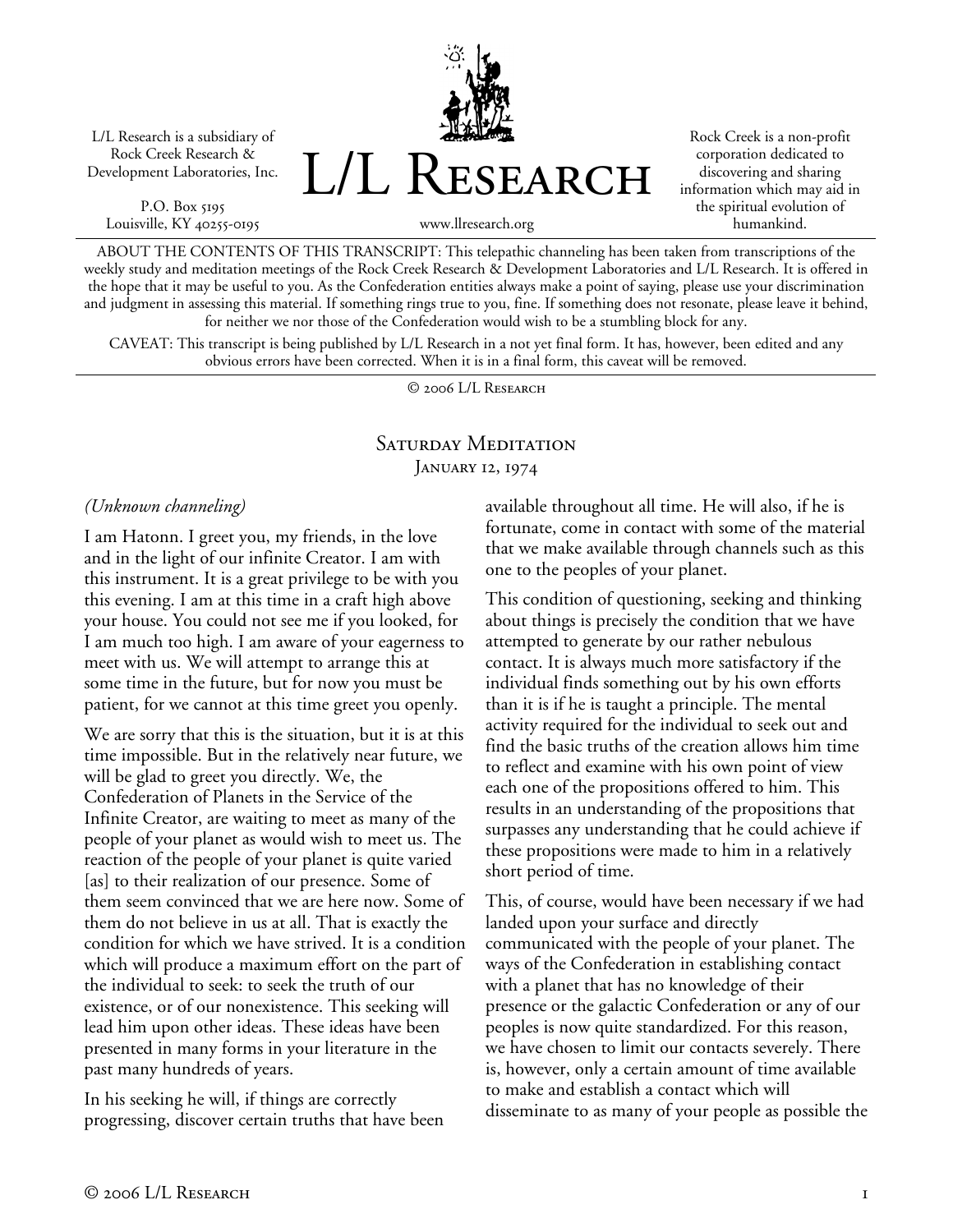truth of this infinite creation, and the true workings of man in it.

We will, therefore, be much more in evidence in your skies in the very near future. As I have stated earlier, many, many more of your people are ready for the truth that we bring than were ready a few years ago. We therefore increase our activity, in hopes that it will increase the seeking of individuals in an attempt to understand us. We must emphasize that this understanding can come only through an effort put forth by the individual to do so. Without this, there will be very little progress in his development of understanding.

I hope that I have been of some service in helping each of you to understand our purpose and motives with respect to our relatively unusual form of contacting the people of your planet. It has been a great privilege to give you these thoughts, and we are in hopes that it will aid you in understanding the importance of your own seeking, for this, my friends, is a great truth: that it is necessary to seek in order to find. It is necessary to seek, my friends, in order to grow. Do not be neglectful of your personal seeking. It is the most important thing that you do.

I hope that I have been of service. I will leave you now, and will allow this instrument to be used for contact by one of my brothers. I am Hatonn. Adonai vasu.

## *(Pause)*

I am Latui. I am with this instrument. I greet you, my friends, in the love and the light of our infinite Creator. It is a very great privilege to be with you, my friends, for I have not been with you before. I have been with this instrument before but not with you, in a sense that I have not spoken with you. We, of course, cannot be separated in our totality.

I am Latui. We of the Confederation of Planets in the Service of the Infinite Creator are always privileged to speak with the people of your planet. We are sorry that we have to use this method, but the reason for this method has been adequately explained by my brother. I will, therefore, continue using this instrument to give you certain thoughts, which I truly hope will help you in your seeking.

This planet, my friends, is a ball in space. It is a ball of light. But it does not appear to you as what it really is. The reason, my friends, that it is a ball of light is that all things in the entire creation are

comprised of nothing but light. This is the basic building block of all of the material creation. When we greet you in His love and His light, we greet you in the only existing ingredients of the creation: love, the formative force, and light, the building block.

I am aware that it is difficult for you to conceive of light as matter, but this, my friends, is the actual situation. Light is one of the two things that we always mention at the beginning of a contact. There is a good reason for this. There is a good reason for us to greet you in His love and His light. The reason is that this encompasses everything. And that is what we wish to do: include within this greeting everything and everyone in the creation. For, as we have told you, it is true that all of these parts are one single thing. Imagine, if you can, an infinitely large sphere of pure light. Impressed upon this is absolute love. Out of this, then, condenses the unimaginably vast number of created parts, each of those parts connected by this original force, the love of our infinite Creator. Each of us, my friends, and everything else, is made up of this single fabric light.

It is only necessary to learn the truth of what I say in its totality to be able to return to that place and stature that was designed for you by the Creator. Light, my friends, is the substance of which you are made. Light is the substance of which I am made. Light is the substance of which everything is. Love is the substance which forms light into the forms that you know as living beings, as planets, as trees, as stars, as air. It is all one substance. This substance, my friends, can be affected only by love.

Love, my friends, is not what you think it is. The word in your language has a meaning that has various interpretations. But it is none of these things. We use the word when we speak to you, because it is as close as we can come to the concept, using your language. Love, my friends, is that force which does all of the things that are done in the entire creation. All of the things, my friends, even those that you would interpret as being without love. If it were not for that love, my friends, then the freedom of choice to do these things could not exist. It is only necessary that the individual realize the truth of what I am saying in order to be able to do those things that he was originally intended to be able to do by the Creator of us all.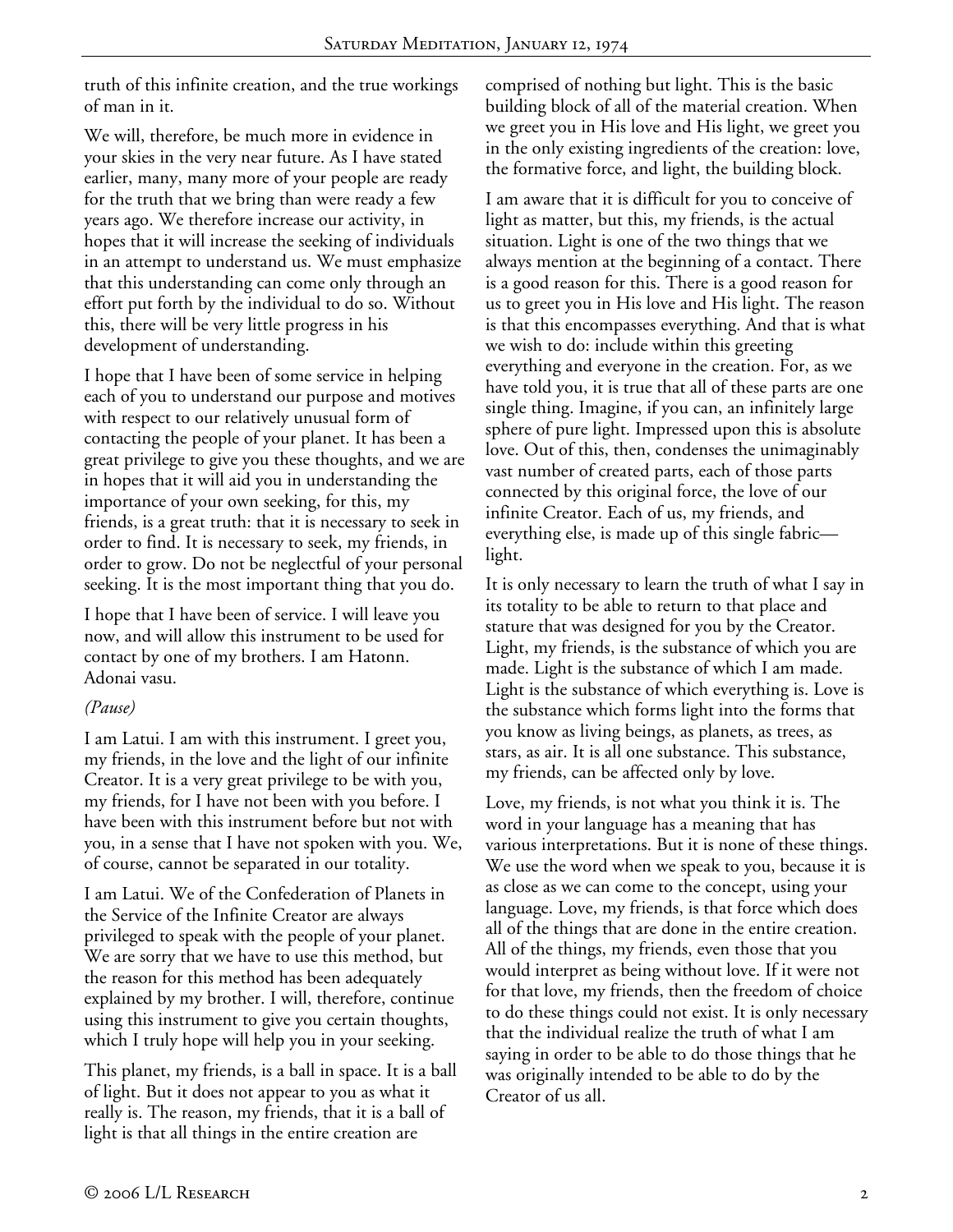The things that he was intended to be able to do are quite surprising. They extend so far beyond your present limitations that I could not possibly convey to you the scope and magnitude of these abilities. However, it is possible, let me assure you, through proper methods of advancing your understanding with respect to its present limitations, to regain what is rightfully yours, the knowledge that you have buried within you, the knowledge of the use of our Creator's light through love.

It is very, very important, my friends, that you seek an understanding of love. Do not be satisfied with your first interpretation of this concept, for it is much, much broader in scope than you might imagine. It covers everything that there is.

I am going to instruct the people of your planet on the use of love. This will be done in an unusual way, but please bear with me. We have found that it is necessary to do things in unusual ways, as far as you are concerned. It is necessary to teach to you a way of thinking that is not common to the people of your planet, if you are to rapidly gain understanding of the concepts that are of utmost importance in your present progression. There are three ways to achieve a knowledge of love.

The first way is to relax, and let your mind become at rest. This is the method of meditation. If this is done, on a daily basis, then it is not possible to shut out the love that is ever present. You will become aware of the true creation and its meaning.

The second way is to go forth among the people of your planet and serve them. They will return to you love, and you will absorb this love and store it within your being. I must at this time caution that this service to your people must be done in such a way that it is service that they wish. Do not make a mistake, as so many of your people have done, in trying to impress an unwanted or unsolicited service upon your neighbor. To go forth and to serve your fellow man at this time upon your planet requires much care and planning, for it is at this time rather difficult to accomplish, for interpretations of service vary greatly, and it is necessary that you understand what service is, in order for yours to be effective. This can only be done by following the first step, or plan, which is meditation.

The third technique is to give all that you have to your fellow man. If this is done, then you will not be encumbered by material possessions. You will no

longer give part of your love to material possessions. Giving love to material possessions is an extreme waste of your abilities. This is a mistake that is made by most of the people of this planet. It is necessary, if one is to attempt this method of gaining love, to divorce oneself from the desire for material things.

Each one of these three avenues may be used. Each one will produce results. At present, it is very difficult to work and live within a society such as yours and to allow each of these programs for knowing love. It is therefore suggested by those of us of the Confederation of Planets in His Service that you employ the first method. Meditation. my friends, will allow you to decide to what extent you may employ the other two methods, for it is sometimes impractical to attempt to literally follow these two suggestions, in that those whom you attempt to serve will not understand. It is, however, recommended that you keep each of these methods in mind, for they are all important.

Much of the strife that has occurred upon your planet in its history is due to the attachment of the people of this planet for material possessions. They have a false concept, which is the concept of ownership of possessions. Everything is made of light. All of these possessions, everything that exists, is the property of our Creator. He provided ample materials for all people in all space. It is not necessary to covet any of these materials, for all of them are part of you. At present, there is much strife upon your planet. There is much coveting of properties, but this is of no avail to those who covet these properties, for even though they may acquire, as they think, these properties, their apparent possession is very, very short-lived.

I am Latui. I hope that I have been of service. Adonai vasu.

## *(Pause)*

I am Oxal. I am with this instrument. I greet you, my friends, in the love and in the light of our infinite Creator. It is a privilege to speak with you, my friends. I am at present in a craft which is very high in your sky. It is several hundred of your miles high. I am, as you say, one of those who dwells within a flying saucer. I am trying to impress upon you this fact for a definite reason, so please bear with me.